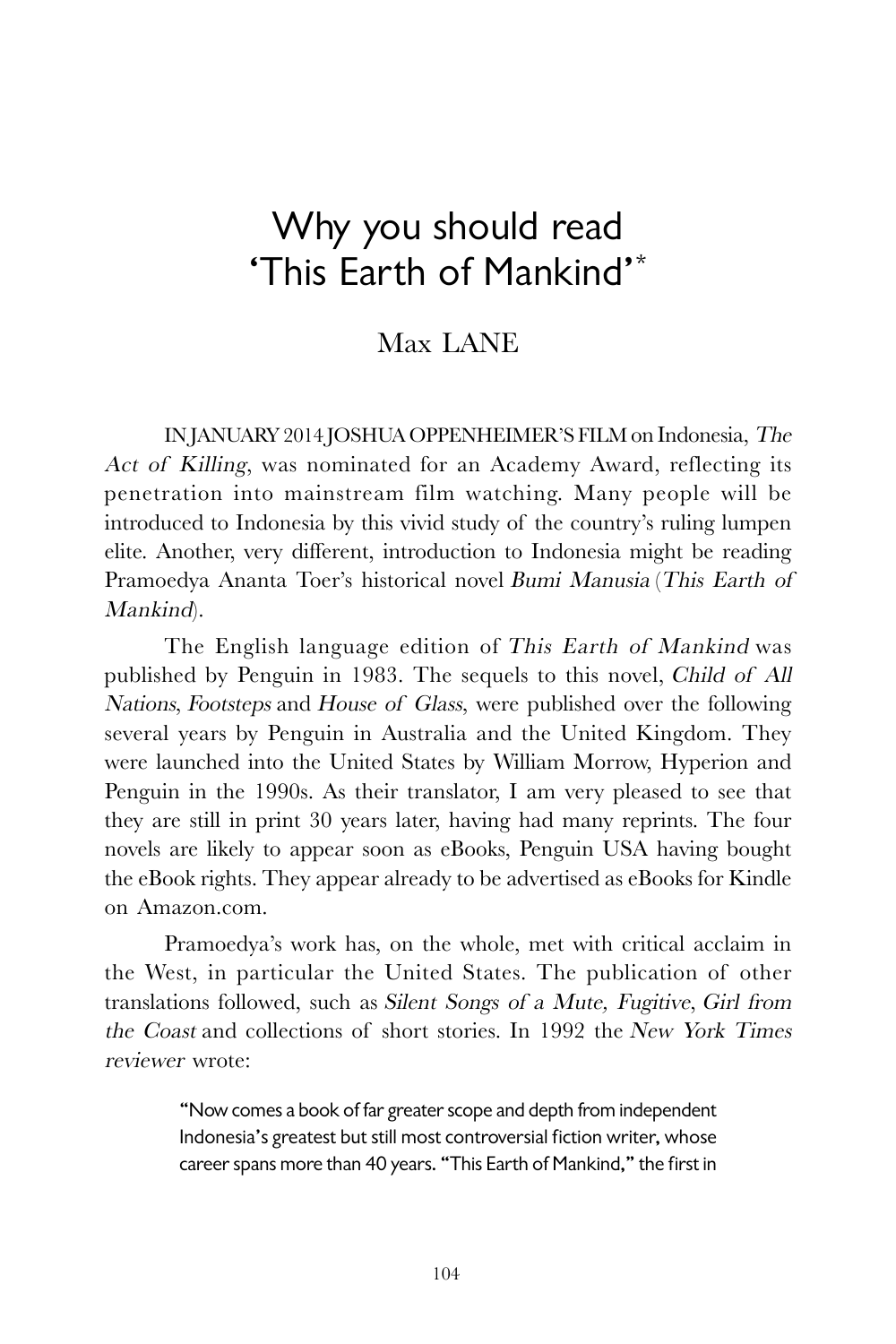a cycle of four novels, is the tale of a bittersweet coming of age in Java, Indonesia's dominant island, almost a century ago. Through it, we are taken back to the days of nascent Indonesian nationalism. But the author is a humanist, not a propagandist, and so his novel is also a wonderful example of the best storytelling tradition of his country." (Grosette 1992)

In 1996, after House of Glass appeared, the Washington Post reviewer wrote:

> "The Buru Tetralogy is one of the 20th century's great artistic creations, a work of the richest variety, color, size and import, founded on a profound belief in mankind's potential for greatness and shaped by a huge compassion for mankind's weakness." (Ryan 1996)

Jamie James in his article "The Indonesiad" in The New Yorker wrote:

"Pramoedya's masterwork is the Buru Quartet, a cycle of novels set in the final, decadent years of Dutch colonialism in Java. The series follows the life of a revolutionary journalist named Minke. The first native Javanese boy to attend the elite Dutch colonial high school, Minke is full of idealistic notions about European progress. The process of his disillusionment and forging of his Indonesian identity – a new element in the periodic table of history – [forms] the novels' core. The Buru Quartet is saturated with the gothic gloom and steamy atmosphere of the rain forest. With the publication this month, by William Morrow, of the quartet's final volume, "House of Glass," and the paperback reissue, by Penguin, of its predecessors, "This Earth of Mankind," "Child of All Nations," and "Footsteps," American readers can now follow Pramoedya's saga of Minke – one of the most ambitious undertakings in postwar world literature – from beginning to end." (James 1996)

James's (1996) description of some of Pramoedya's style—"the Buru Quartet is saturated with the gothic gloom and steamy atmosphere of the rain forest"—speaks as to how the novels reach across cultures. The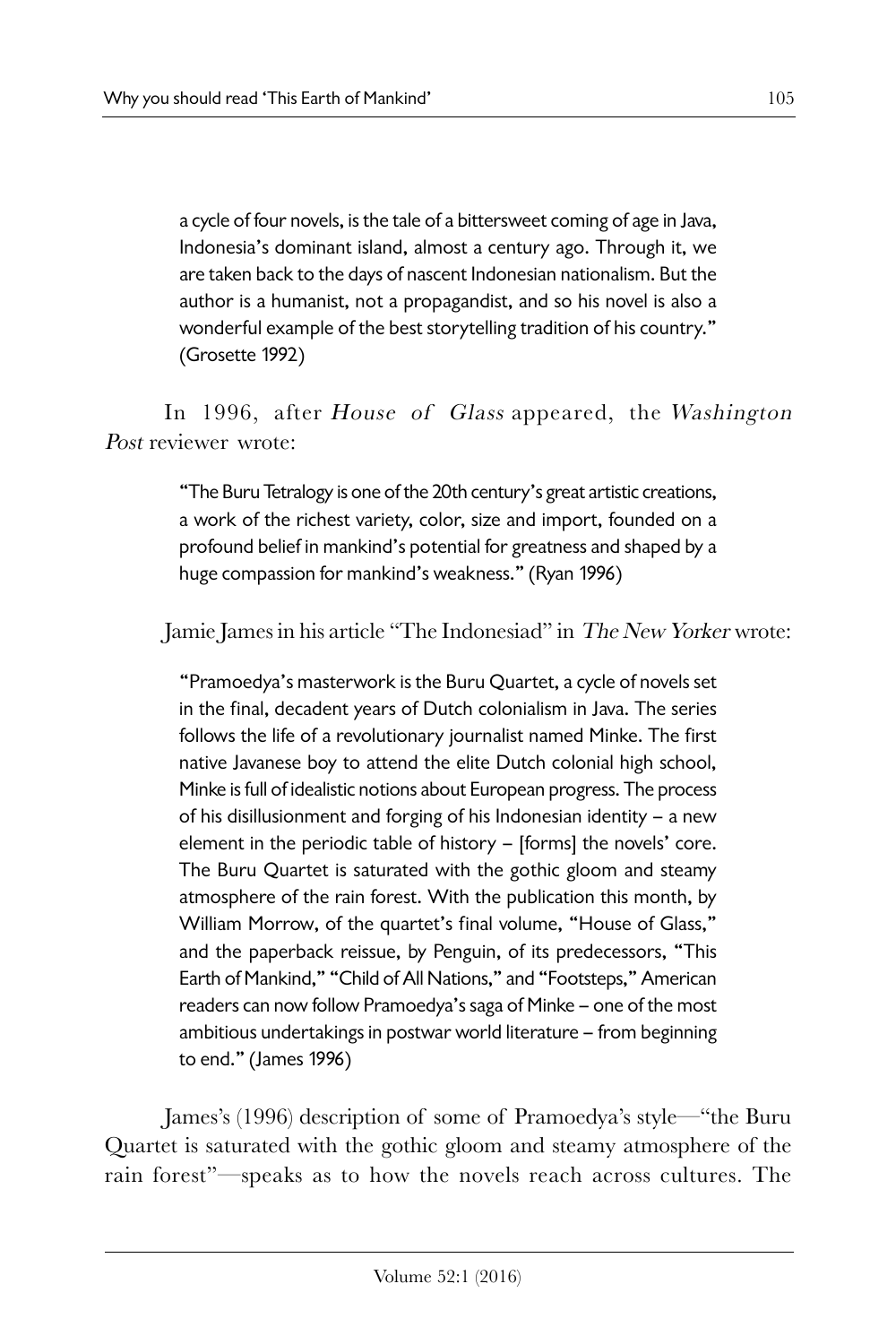reception in the US is a particularly convincing tribute to Pramoedya's storytelling and writing, remembering that Indonesia is almost invisible and unknown in the United States, unlike the situation in Australia.

The books which followed This Earth of Mankind and its sequels, <sup>A</sup> Mute's Soliloquy, Fugitive and Girl from the Coast (translated by John McGlynn), were also on the whole received with acclaim. Most of the reviews in the mainstream media in the West have been kind also to the English translations.

A Google search for This Earth of Mankind will bring up thousands of references. It is clear that this book, and to some extent its sequels, have entered into a certain realm of canon for those interested in world literature, comparative literature, post-colonial literature and just a good read. When a high school or university student can now find a wide selection of possible essay answers to a wide selection of topics on a novel it is a sign that the book has entered a sustainable cycle of reading and is well loved and appreciated, even in English translation. Teaching guides and lesson plans for teachers are now also available.

Among Indonesianists (Indonesia specialists and fellow translators), as one might expect, there are more criticisms and different evaluations. Different approaches to understanding Indonesia—from Orientalist, disguised and open, to historical materialist—and different levels, depths and character of experience with Indonesia and its language and its discourses, produce different tastes and evaluations. When I translated This Earth of Mankind, I was 30 years old and had ten years of experience with Indonesia. I was working as staff in the Australian Embassy. Now, 30 years later, with a new variety of engagement with the country, more familiarity with the language, a longer period to get to know Pramoedya, perhaps I would have translated differently. But then again perhaps not: perhaps there is continuity in the nature of the engagement with a society, even as time unfolds. My engagement with the beauty of Indonesia has always been in the form of friendship and collaboration with those struggling for, or who stood for, radical political change, including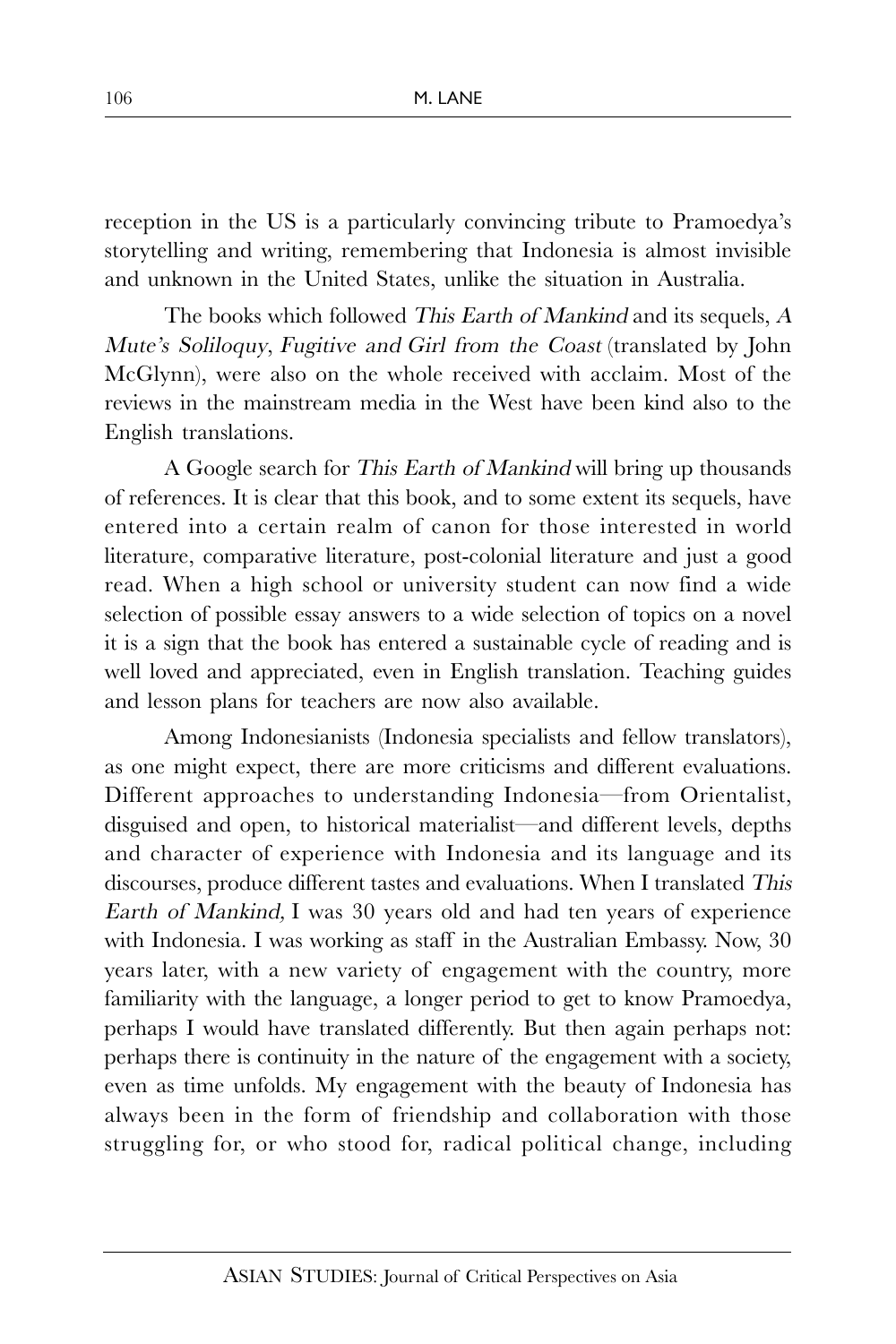Pramoedya, his editor Joesoef Isak and publisher Hasyim Rachman, as well as the poet and dramatist Rendra, but mostly those much younger. Their language, expression and communication, amongst themselves and with their society, produce a "text" of its own. In Indonesia, where modern literature is only now beginning to assert itself as a separate existential realm, the "text" of radical political interaction has determined a lot of how literary communication takes place. Political Indonesian youth who have read This Earth of Mankind love it, as do many who have lived through the politicising period of the rise of the opposition to Suharto. I have met many fanatical lovers of these books. For them, the mode of communication used in big sections of the novels, described below by the pioneering US anthropologist of Indonesia, Clifford Geertz (not a sympathetic reader of Pramoedya), is beautiful.

> "Western critics have been generally at a loss to convey the peculiarly didactic and reiterative quality of Pramoedya's writing in general, and of the tetralogy in particular—its relentless succession of desperately earnest conversations between typified characters in schematized scenes. So they have reached, in worried confusion, for all sorts of Western analogues: Solzhenitsyn, Steinbeck, James Baldwin, Dashiell Hammett, Dickens, Conrad, Nadine Gordimer, Camus, Dostoyevsky, and (the only one with very much to be said for it) a television miniseries. It is, in fact, a narrative, or a series of narratives, that consists almost entirely of talking heads explaining and re-explaining themselves to one another over a thirty-year period of political upheaval, almost all of which takes place offstage as summarily reported event—all of which fits oral patterns of literature and the memory devices that sustain them a good deal better than it does the plots and subplots of the realistic novel. The told tale, later transcribed, moves in a different way than a tale that has been constructed from the start as a written text. For the reader used to crises and conclusions, to peripeties of character, and to the seaward flow of cause and consequence, it may seem hardly to move at all." (Geertz 1996)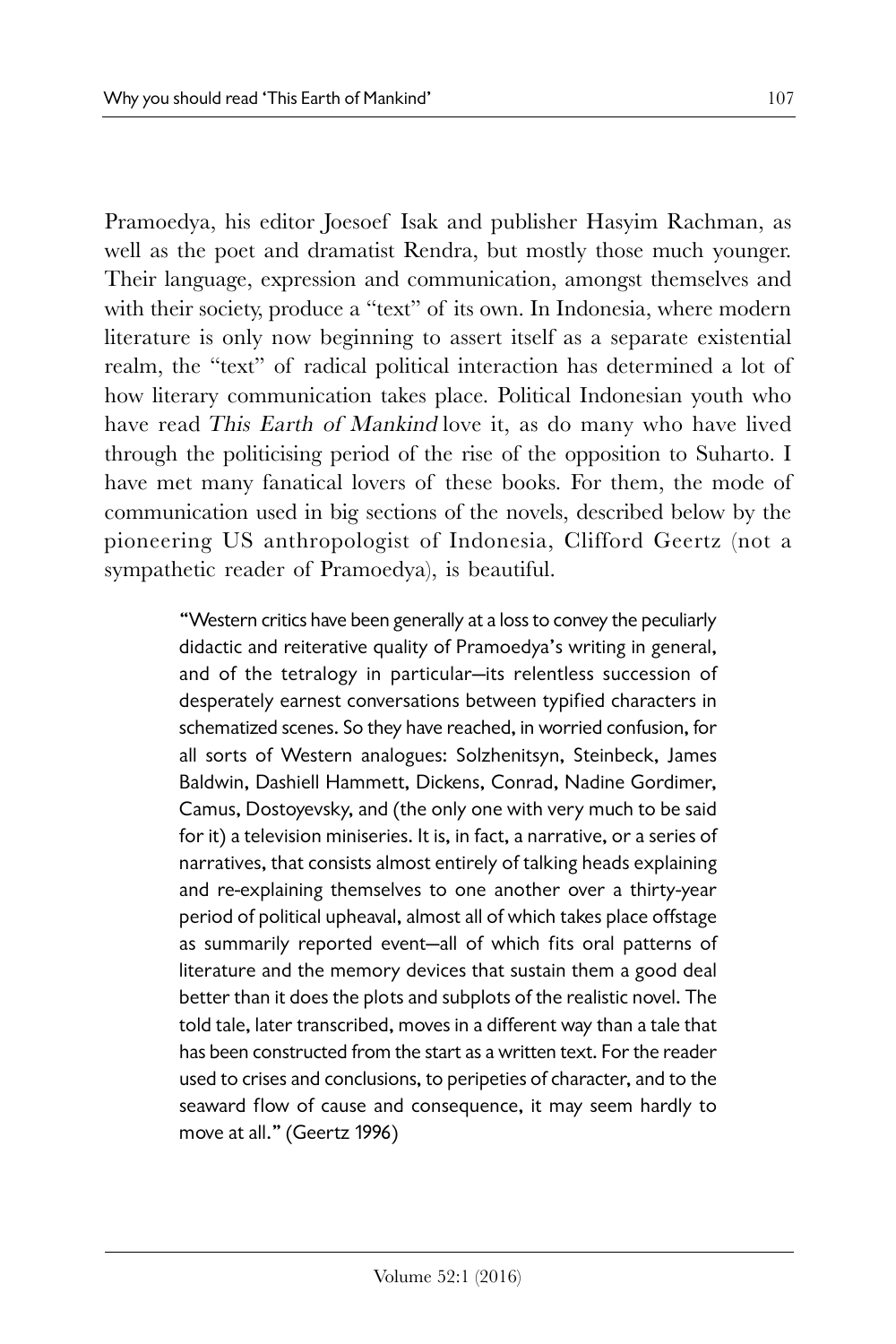Judging from the reactions of the scores of readers who have written to me or searched me out to talk to me and who also have expressed their views on websites like Amazon.com, there are also Western readers for whom the "desperately earnest conversations" meld into a gripping and beautiful storytelling. Apart from the resilience of the books remaining in print, it is to these readers of the English editions that I turn for the occasional counterbalance to the less happy evaluations of the expert colleagues.<sup>1</sup>

James in The New Yorker feels what Geertz called "desperate earnestness" differently:

> "[T]he scale of the Buru cycle…sprawls across twenty years and more than fifteen hundred pages in the English translation, by Max Lane. The first volume of the series, "This Earth of Mankind," is one of those books that, like "The Catcher in the Rye," inspire such devotion that an admirer instinctively mistrusts anyone who scoffs at them. As I read it, I kept regretting that I had not been able to do so at fifteen, when, with the fanaticism of adolescence, I could have appropriated Minke's passionate idealism as my own." (James 1996)

Although James too feels the earnestness in his own way:

"The earlier novels are the better ones: tightly written and swiftpaced, they strike a careful balance between narrative and ideas. In the third and fourth volumes, there are some fairly rough patches that approach nonfiction, with characters setting forth Pramoedya's version of Indonesian history to one another in "he said/she said" form. Hugo and Dostoyevski are the writers Pramoedya resembles at his best. Somehow the roughness is part of the greatness: it conveys a sense of abundance—of ideas, history, plot—pressing against and sometimes overflowing the capacities of literary assimilation." (James 1996)

However, in Indonesia itself the most dynamic aspect of contemporary culture has been precisely the hundreds of thousands of desperately earnest conversations that drove the emergence of a mass protest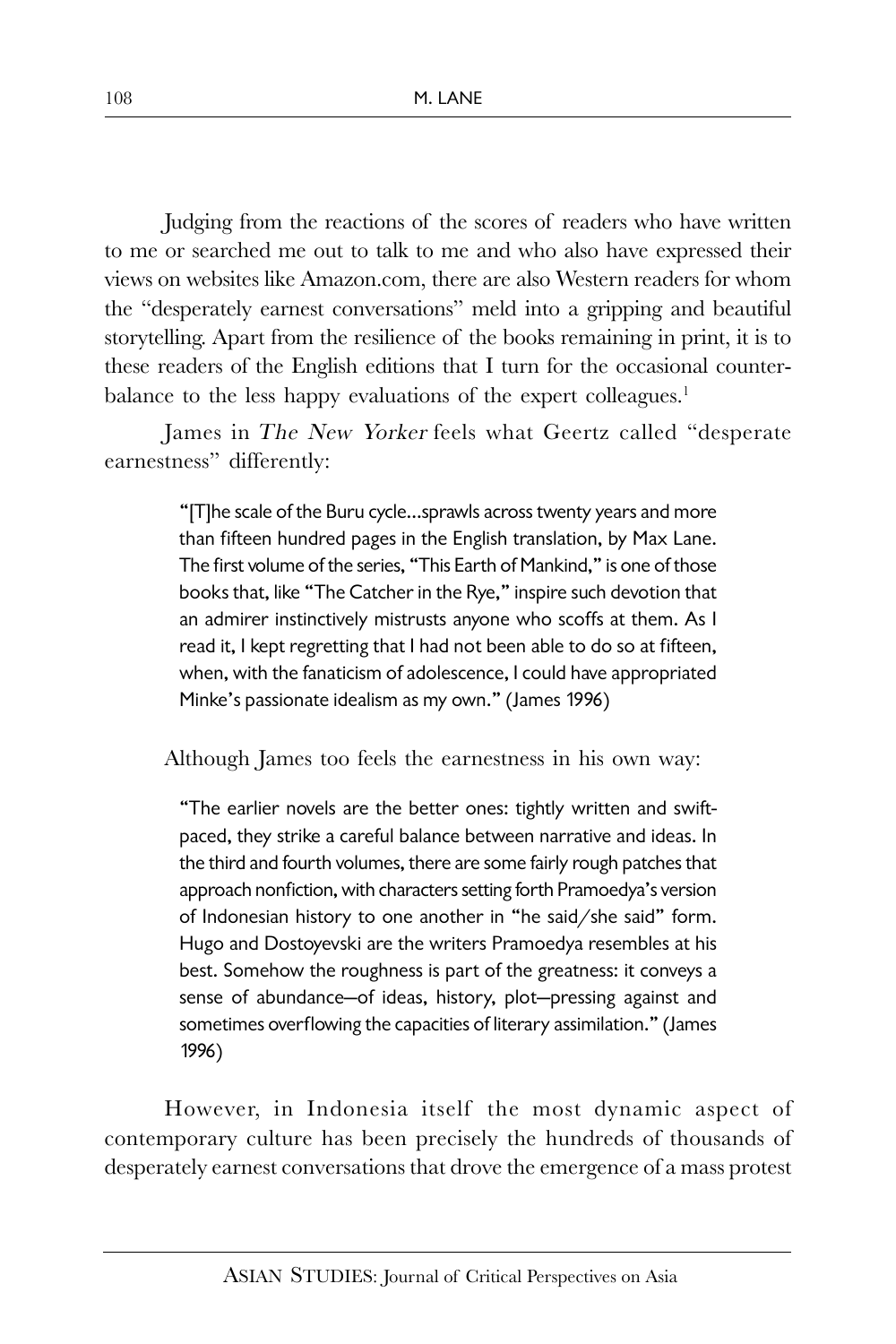movement and a thousand other little but very earnest subversions that were central to the ending of a dictatorship and the *creative work* of bringing into existence the Indonesia as the work-in-progress that exists today. Desperately earnest conversations are taking place in even greater number and intensity today, and they will still comprise the textual context and the most beautiful aesthetic for the coming period. To what extent a still embryonic literary arena—represented by writers like Eka Kurniawan, Linda Christanty, Faiza Mardzoeki and others—will overlap and interact with this context and aesthetic is yet to be seen. It is in the earnestness that the most beauty is to be found, not, for now, in the nuances of "style."

Another US academic, Benedict Anderson, wrote of Pramoedya: "Only after his death did he become accepted as his country's grandest modern writer." Unfortunately, this is a completely wrong conclusion. I wish it were true, but it isn't. There has been no public announcement that his writings are no longer banned—they may very well still be formally banned. His works are not introduced, or even mentioned, in the high school curriculum for Indonesian language or literature in state schools. (Is this like US schools ignoring Steinbeck or Howard Fast?) In fact, there is no separate subject "Indonesian literature" in the state school system. The novels are barely studied at university level, depending on the youthful rebelliousness of staff and students. He has won no awards or prizes in Indonesia. Those who still wield power in the institutions of the literary establishment still minimise reference to him. Over the last ten years, in a country of 230 million, no more than 30,000 copies of any one title have been printed annually—although there is also a small thriving market in pirated copies. In fact, public recognition and publicly expressed praise for Pramoedya's novels were much higher in the early 1980s, in the brief period before This Earth of Mankind was banned. Caught off guard, Indonesia's conglomerateowned media published excellent and positive reviews. Indonesia's vicepresident, Adam Malik, a revolutionary in his youth, invited Pramoedya and his publisher comrades, Joesoef Isak and Hasyim Rachman, to his office for a meeting. Their photograph appeared in the major daily newspapers. Malik stated publicly that the novel should be read by all students in the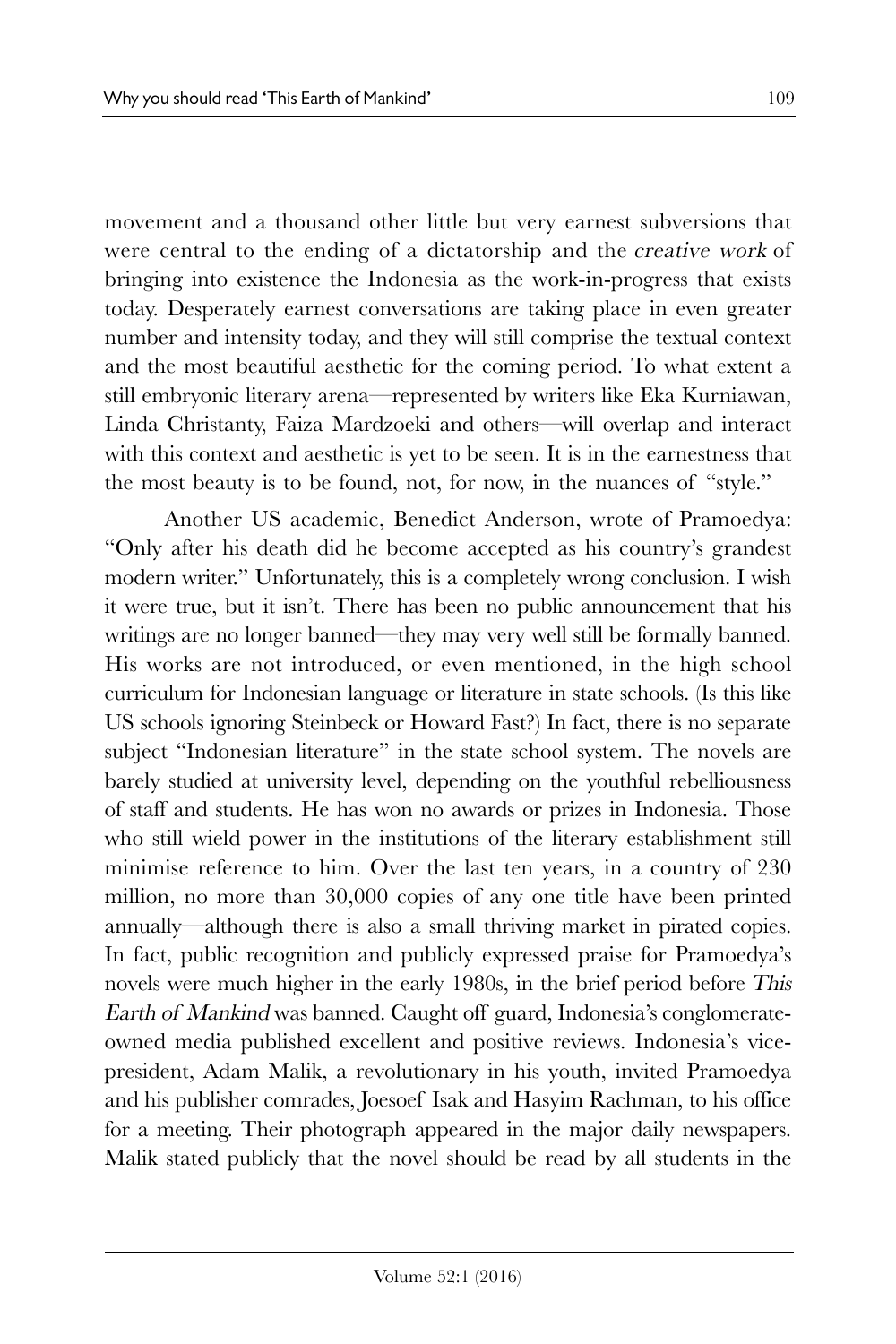schools. Today, more than 30 years later, that is still not the case. This is a direct reflection of the repression, control and hegemony of the still ruling lumpen elite and its hangers-on in the media and schools.

Of course, since the books were published more than 30 years ago, there has been a steady accumulation of devoted, even fanatical, readers. But the very limited circulation of the books means that this readership remains a tiny percentage of the population. This lack of society-wide recognition is in turn a product of the refusal of the Indonesian elite to recognise the novels properly—for example by announcing loudly the lifting of the ban (if indeed it has been lifted) and by teaching them in the schools. Understanding this reality is fundamental to contemporary Indonesian political and cultural reality. What began in the 1980s, after Pramoedya's books were published and as new small revolutionary groups were formed, was a new process of preparing the ground for the relaunching of the national revolution whose origins are the subject of Pramoedya's novels, and the social revolution for which he declares between the lines in the resolutions of the novels. The absence of full and official recognition of his works, their still marginal position, is a manifestation of the unfinished nature of this revolutionary process. The analytical task is to understand the dynamics of this process, the dynamics and aesthetics of its earnest conversations and the political and cultural outcomes it produces. One fascinating part of this, although by no means the most important, is the emergence here and there of reading groups around This Earth of Mankind and its sequels, including among young factory worker members of trade unions as well as students.

Another reflection of the still marginal (but subversive) status of Pramoedya's works is the almost total absence of an impact of his radical contribution to understanding Indonesian history on public and academic discussion. He depicted the formation of Indonesia's first truly mass organisation, Sarekat Islam (first as Sarekat Dagang Islam, SDI), as driven by its founder, Tirto Adhisuryo, understanding that a movement resisting the excesses of colonialism needed to be based on those earning their living separately from the colonisers. His first attempt was to organise the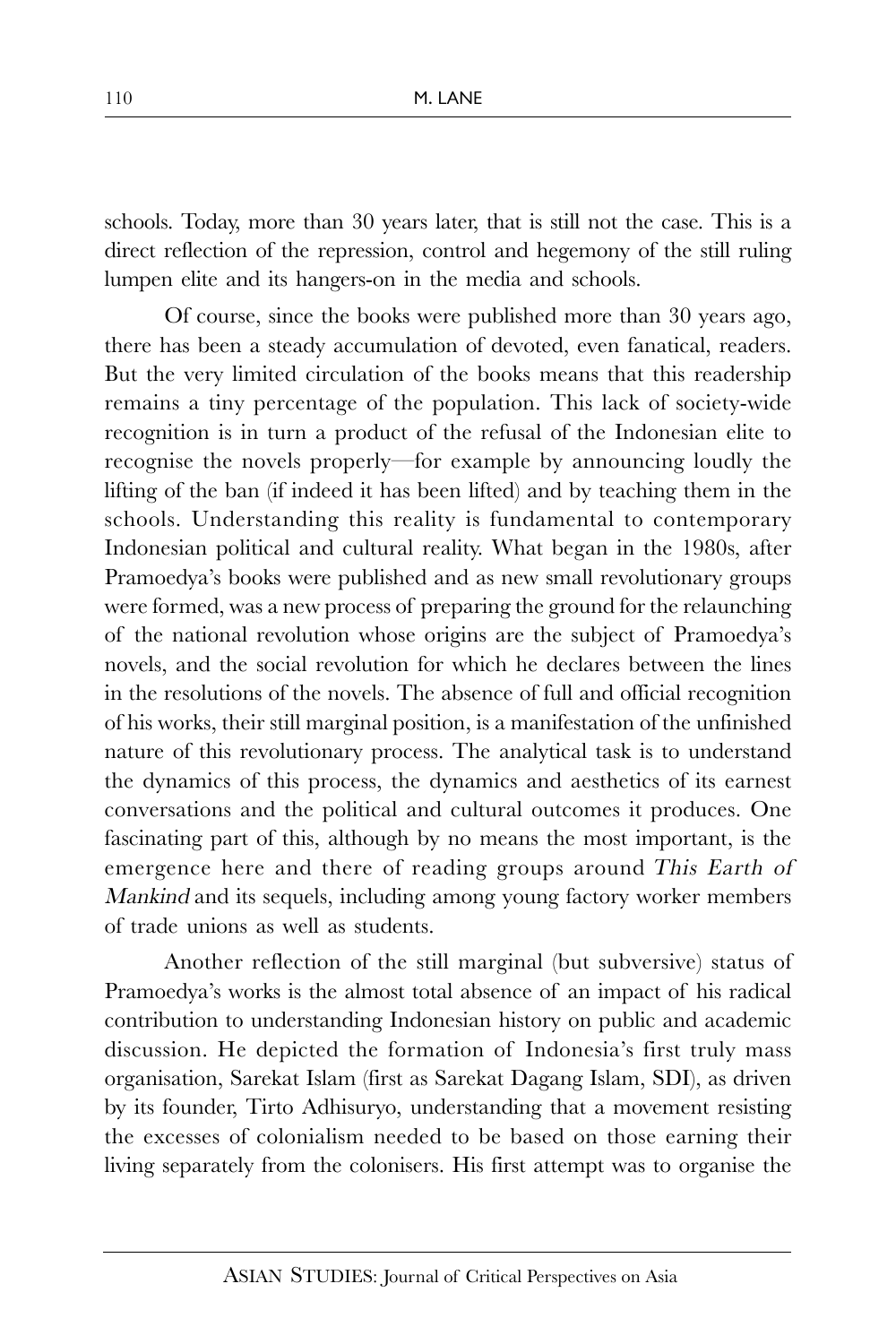civil servants in the Sarekat Priyayi, who were dependent on a Dutch salary and whose consciousness was formed partly by their identification with the colonial state and its regulations. This failed, and he turned to the free people, the burghers, the pedagang, those who traded or otherwise earned their living by working for it. I regularly teach classes of candidate teachers in Indonesia, and their textbooks still say that the SDI was set up purely to counter Chinese batik traders, and that another very feudal Javanese organisation, Budi Utomo, was the first modern organisation in Indonesia, not Sarekat Priyayi, as Pramoedya showed clearly was the case.

Real recognition of Pramoedya as the country's greatest writer, by the majority of society, will be won as part of the unfolding of a relaunched national and social revolution. The ground for this was partly prepared by the movement against the Suharto dictatorship and is being further prepared now by both natural sociological processes connected to labour organising as well as to radical artistic, intellectual and cultural ferment, alongside more conscious efforts to lead conditions towards such a relaunch. One of the important claims to greatness that Pramoedya's novels have, and will continue to have, is that the appreciation of them has been and is still an integral part of that preparing the ground. They will be one of the cultural weapons of these revolutions: in any case, these revolutions will also entail a cultural revolution. Pramoedya, until his dying day, was a supporter of Sukarno, who argued right up to the moment he was overthrown in 1965 that neither nation-building nor character-building for Indonesia was completed. This Earth of Mankind and its sequels are not only rich in their exposition of the experiences of political struggle and organising and how this is linked to class and socio-economic processes, but are also very much about character, that is strength of character. This orientation to issues of character is also the origin of its powerful statements, through its characters and stories, against sexism. Human beings are valued based on their character. Gender becomes irrelevant and some of Pramoedya's most inspiring characters are women whose character has been forged out of their resistance to their oppression as women.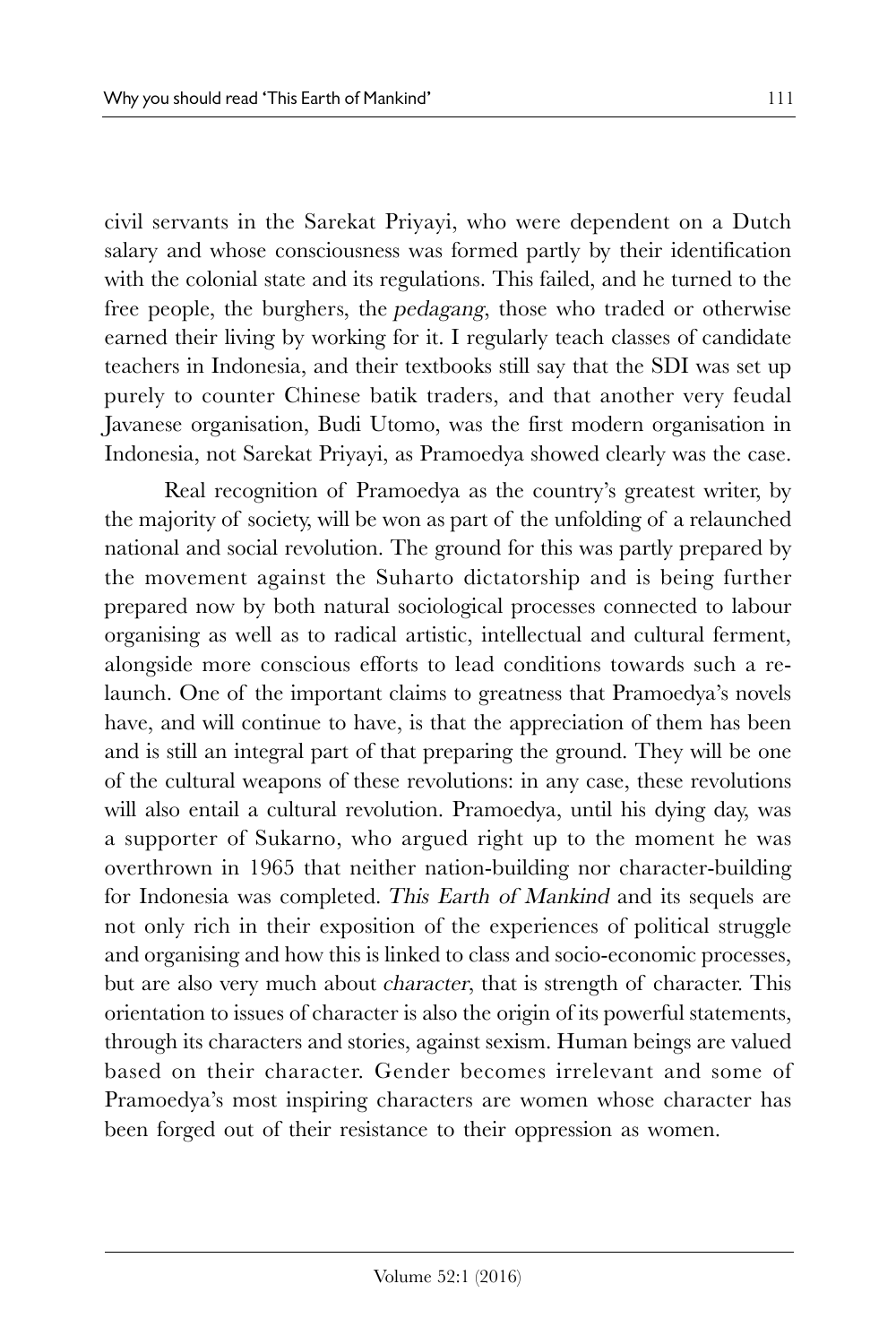For those seeking to be active in the unfinished process of preparing the ground, the books provide guidance on struggling for all these. Factory workers post quotes from the novels on the question of strength of character on their Facebook walls. Activists and organisers draw on the books' treasury of statements on the principles of organising. Collations of quotes from the novels abound.

Geertz (1996), as quoted above, claims that Western critics have sought comparisons with "Solzhenitsyn, Steinbeck, James Baldwin, Dashiell Hammett, Dickens, Conrad, Nadine Gordimer, Camus, and Dostoyevsky" as well as, he adds, a television mini-series. (It would be great to see a well-made Indonesian mini-series based on the novels.) For myself, I see the clearest international comparison with the great US novelist Howard Fast, particularly the historical novels of his early writing, exemplified by Last Frontier, Freedom Road and especially Citizen Tom Paine, but also slightly later works such as April Morning. Both are the great storytellers of their revolutions. Fast's novels depicted the first US revolution against British colonial rule and the second against slavery. (He also wrote eloquently on the US counter-revolution embodied in the occupation of the "West" and the extermination of the Indians, and the great novel of rebellion, Spartacus.) Pramoedya's historical novels depict the pre-Indonesian origins of what he called the "Indonesian national awakening", the gestation of the Indonesian national revolution. Both were associated with the far left of their respective countries, although Fast later dissociated himself from it.

In any case, as great revolutionary storytellers, they were both harassed and suppressed, because neither the values and content nor the aesthetics of revolutionary narrative coincide with either the political or literary elite's own ideology or aesthetics. Pramoedya's historical novels are in some ways safer in terms of the West's dominant political tastes, dealing as they do with a time and place far away and a form of oppression —colonialism—which everybody now claims to oppose. Even so, Geertz's comments being just one example, not everybody relates to the aesthetics of earnestness. Some fans of Pramoedya, especially in the West, prefer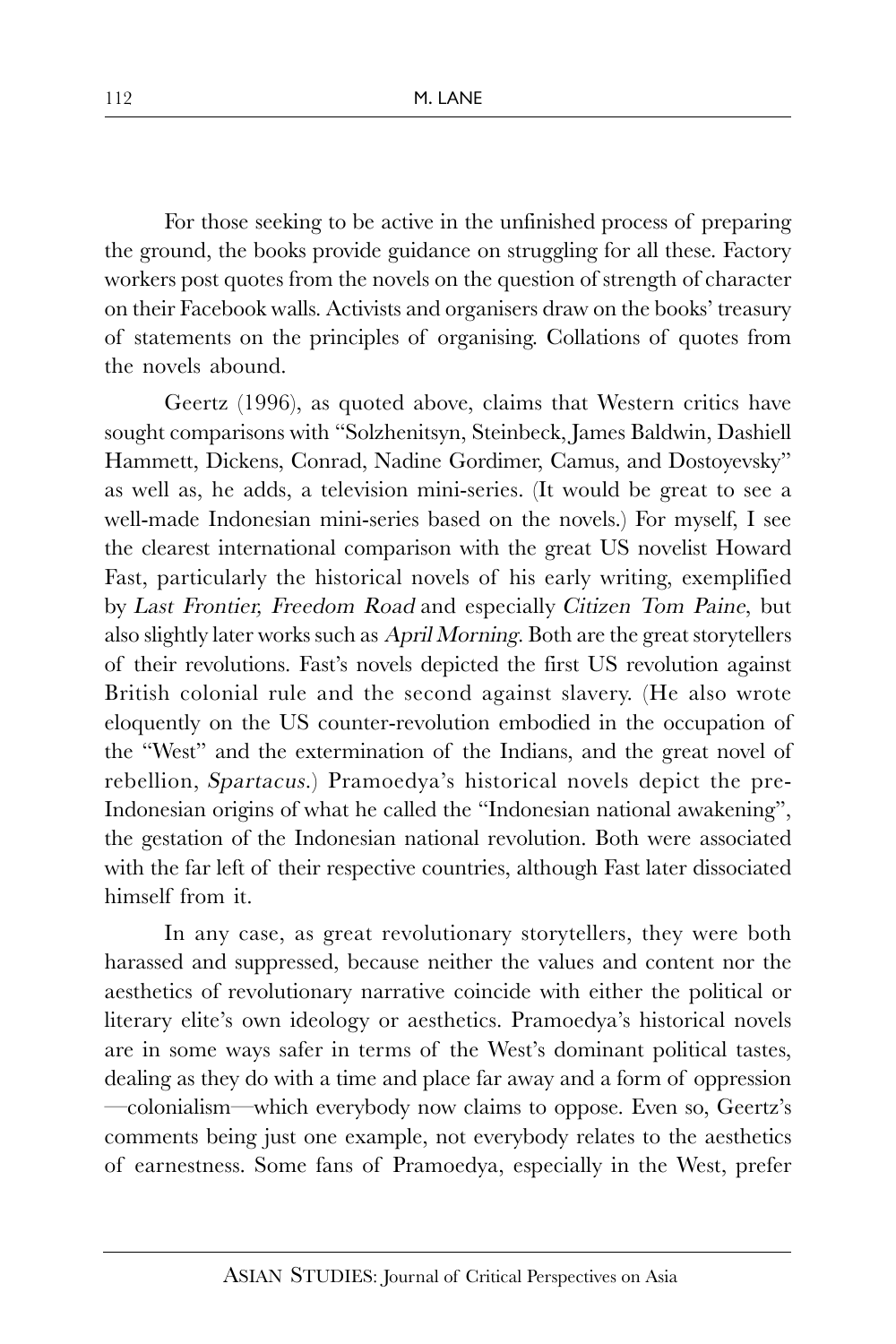his very vivid but less didactically earnest short stories from the period before his revolutionary storytelling. Recognition for Fast has still not been properly rewon in the United States. While Indonesia has still not completed its national revolution, whose origins and gestation Pramoedya so brilliantly relates, and is in that sense an unfinished nation, perhaps in the United States, where the nation creation process has finished, it is not a matter of completing the national revolution, but re-winning its ideals, probably requiring an even more radical social revolution. Re-winning Fast for the US population and extending recognition and appreciation of Pramoedya's novels to the whole of Indonesian society are both connected to a necessity to relaunch revolutionary processes.

Pramoedya never published extensively, either in fiction or nonfiction, on the history of his own generation (1930s to 1965), nor on Suharto-era Indonesia, nor on the contemporary world. His greatest contribution to understanding Indonesia was his works dealing with the pre-colonial and colonial periods. However, This Earth of Mankind and its sequels did make a statement about the dynamic behind the historical processes that were driven forward by the vanguard of his own generation and, I think, the necessary trajectory of the process ahead for Indonesia now. The heroic protagonists of the four books were Minke, inspired by the historical figure of Tirto Adhisuryo, and Nyai Ontosoroh, the concubine taken by a Dutch colonial businessman. Nyai Ontosoroh becomes the spiritual guide for Minke in This Earth of Mankind. Nyai essentially educates Minke in the ideas and values of the European Enlightenment, some of which he has already inculcated, as well as Europe's black hypocrisy in how it deals with its colony. Later, in Footsteps and House of Glass, Minke—reflecting Pramoedya's assessment of the real Adhisuryo—becomes a more and more committed democrat and partisan for social justice. He is also a newspaper proprietor and entrepreneur, owning a printing press, stationery business and a hotel. Both he and Nyai are figures of the bourgeoisie: perhaps, if we applied an orthodox Marxist categorisation, they are representative of a revolutionary bourgeois democratic outlook.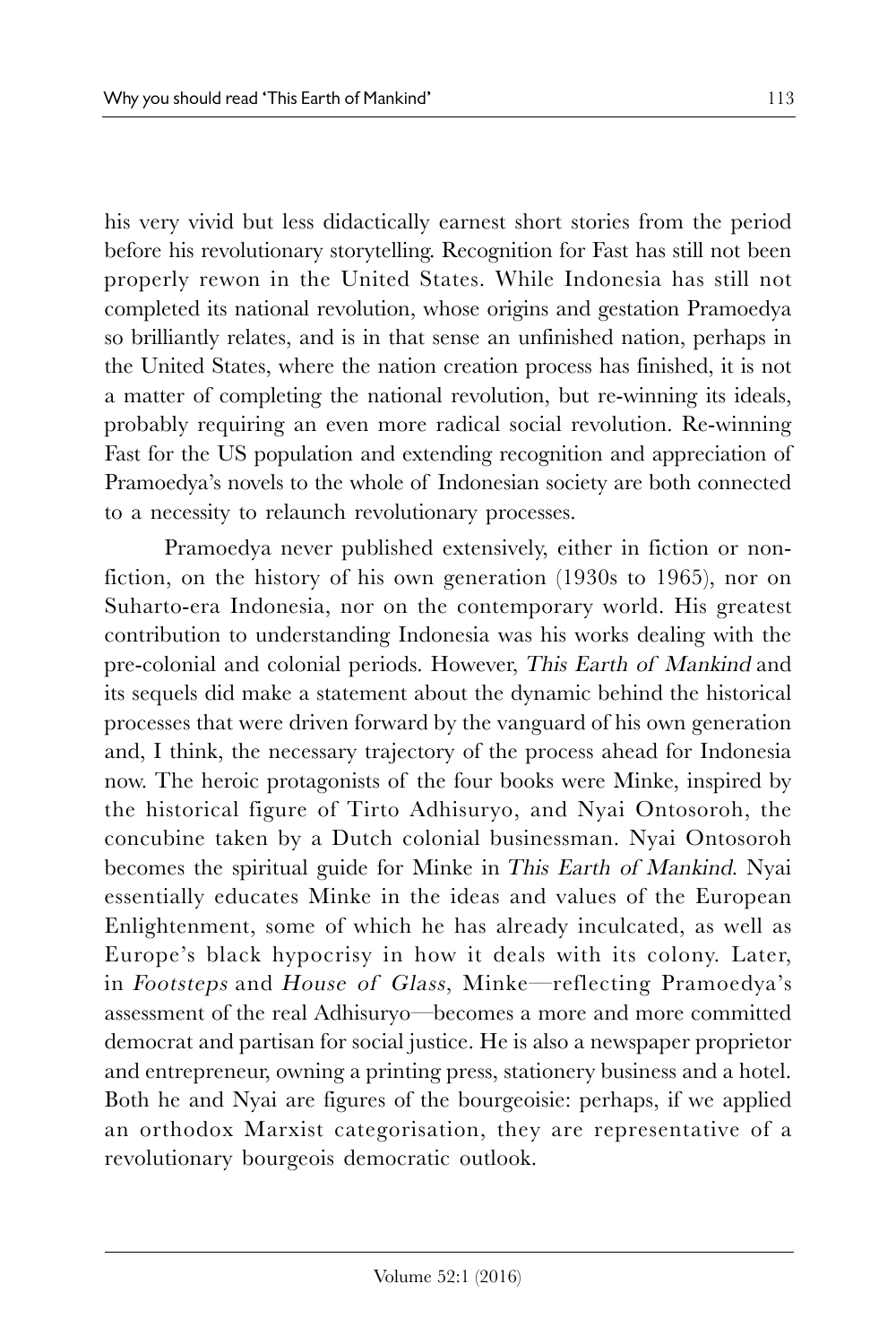A crucial point—and I don't want to act as too much of a spoiler for those who haven't yet read the novels—is that the characters fail totally in all their immediate efforts to resist and change. Of course, Adhisuryo and his associates and their social layer left an important legacy. But they were crushed. Indeed, until Pramoedya wrote these novels, Adhisuryo had pretty much disappeared from Indonesians' historical radar. And their fate in the novels was no less final. Towards the end of Pramoedya's depiction of this process of their failure, as he explains it throughout all four books directly and indirectly, he points to where he thinks the real energy and intellect for change will come from. New characters are introduced, more or less as cameos. They are not playing the main roles in the epic Pramoedya has written, but will do so in the epic to come. They are figures from the revolutionary working class movement that will shake up the Dutch East Indies during the decade or more that followed Adhisuryo. Of course, we know, and Indonesians know, that that generation too was crushed by colonial power and had to await colonialism's next weak moment in the aftermath of World War II.

That Pramoedya saw the future as a revival of that revolutionary working class political tradition is not only to be deduced from his introduction of these characters into the final parts of his storytelling of the origins of the Indonesian revolution. His statements after his release from prison—especially in the 1990s, when the protest movement was emerging, as well as after the fall of Suharto—again and again emphasised that the future needed a revolution that wiped away all that Suharto's New Order had created, and that the agency of change must be the youth. Furthermore, he underlined that he did not mean just any youth, but youth building an organised revolutionary left. In 1999 he took the step of being sworn in at a big public event as a member of the People's Democratic Party (PRD), which at the time represented that trajectory. It was a symbolic act, but one that emphasised his perspective.

In March in Jakarta, after speaking to a crowded-out public forum on the Indonesian poet Rendra, I was introduced to a worker from a factory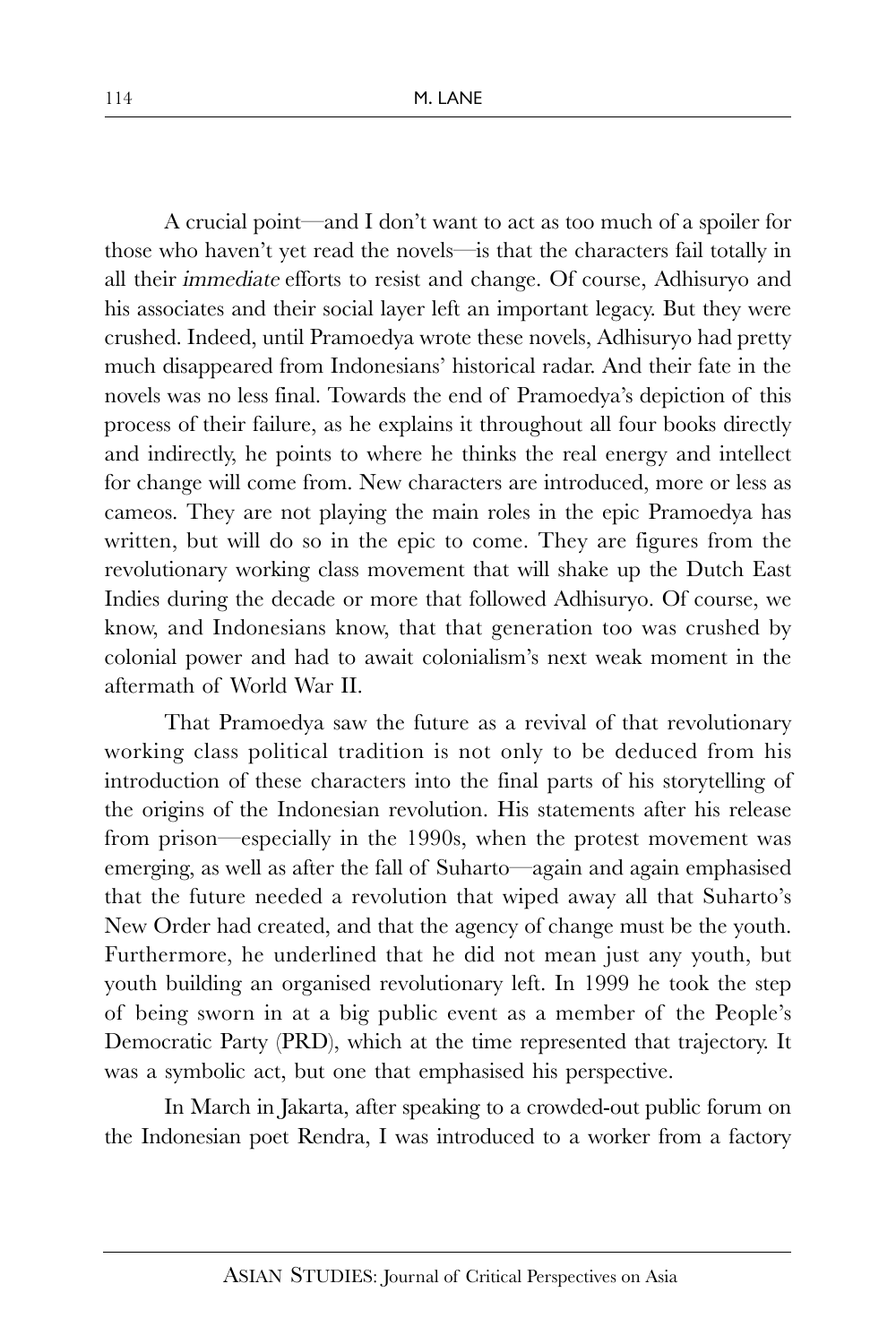belt area outside the city. We sat on the steps chatting with a couple of other activists. He explained that he was organising a reading group among the workers in his area, based on the This Earth of Mankind series. You could see he did not just respect and admire the books; he loved them. To him, they were beautiful. And yes, he was a very earnest young man. Even though it is early days in the process of preparing the ground for the relaunching of the country's social and national revolution, I know that the number of this kind of reading group is growing. I am very sure that Pramoedya Ananta Toer will be recognised as Indonesia's greatest modern writer or—when others emerge to rival him in the future—the country's first great modern writer. This recognition will be won as part of either the process of preparing the ground for the relaunch of the revolutions or of the relaunch itself. And I am sure too that winning such recognition will be part of a flowering of revolutionary literature in general. It will necessarily mean an end to the situation in which the appreciation and study of literature are not taught at all in Indonesian schools, and the beginning of literary communication becoming part of the revolutionary process.

Internationally I am hopeful that This Earth of Mankind, its sequels and his other novels will remain in print in English. Their presence as ebooks will help further expand their exposure. I am sure more people will read and love them, despite the fact that the translator is certainly not a literary figure of Pramoedya's own stature. But will there ever be a real internationalisation in which Indonesia's This Earth of Mankind and Indonesia's Pramoedya become household words? This I am sure will also happen. When it does, it will be primarily because Indonesia as a country, a nation, a people, will also have burst upon the world scene. And when the revolution in the fourth most populous country in the world is relaunched—and all the ingredients are steadily maturing—the revolution's intellectual and cultural output will be of interest to many.

Why am I so convinced that this will happen, and not so far into the distant future? There are many reasons, which will have to be set out elsewhere. But one thing that gives me confidence is that all the young